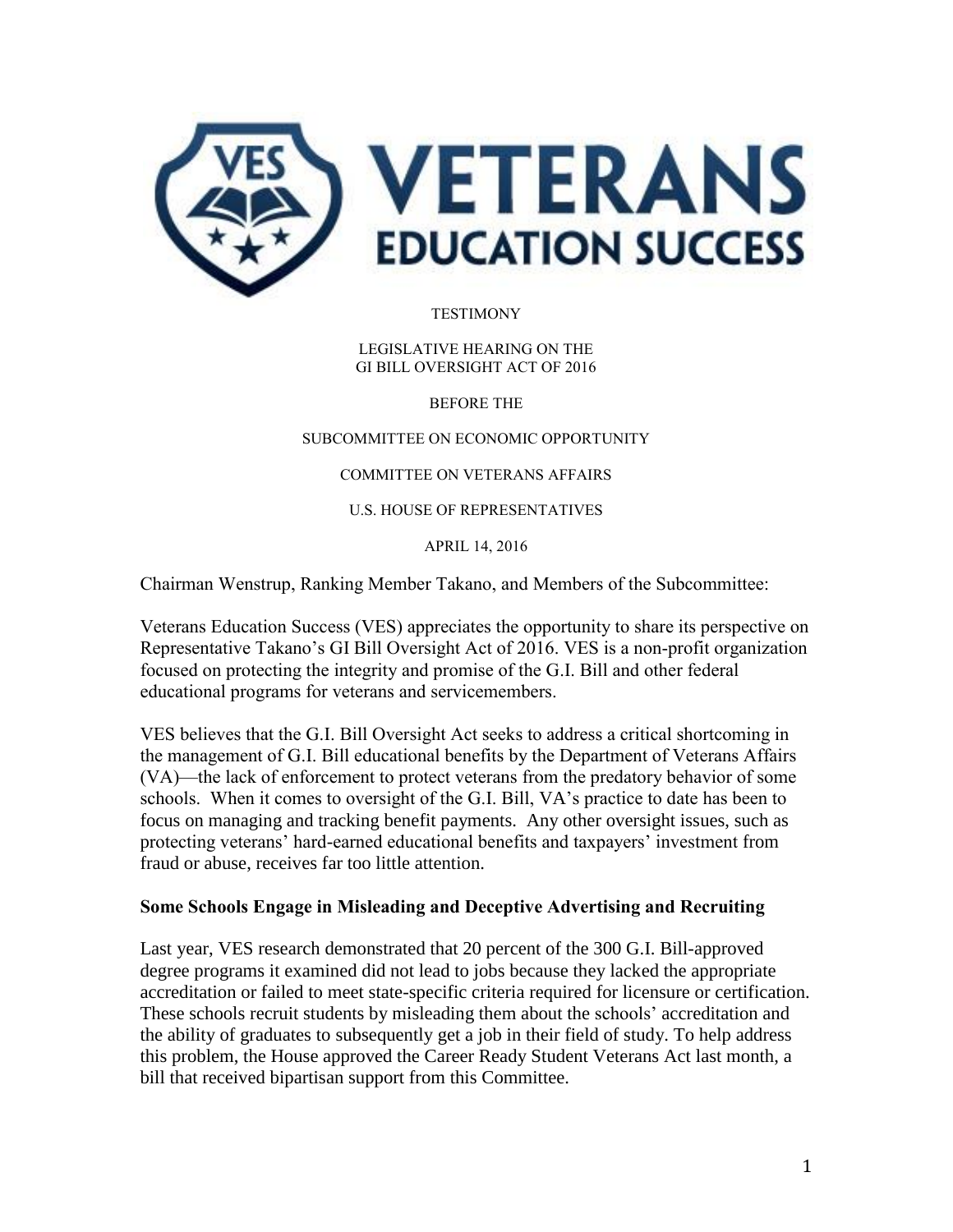Because our research only examined a small number of degree programs, we reported that our findings were just the "tip of the iceberg." Indeed, over a dozen settlements by five different federal agencies and nine state Attorneys General since 2012 provide credible evidence that VES's findings were not an anomaly. Please refer to the summary of federal and state settlements attached to this statement. The basis for all but one of these settlements were findings of misleading and deceptive advertising and recruiting, including misrepresenting costs, quality, accreditation and the transferability of credits, job placement rates, and post-graduation salaries.<sup>1</sup>

VA's reaction to these settlements has been extremely limited—posting a caution flag for only one of the five federal settlements and for none of the state Attorneys General settlements.<sup>2</sup> And, all of the schools continue to participate in the G.I. Bill, despite a Vietnam era statute that obligates VA to deny revenue from veterans educational benefits to schools that engage in deceptive and misleading advertising and recruiting.

#### **Ban on Deceptive and Misleading Advertising and Recruiting Enacted in 1974**

Sec. 3696 of Title 38 was enacted in 1974 as part of the Vietnam Era Veterans' Readjustment Act. It requires the VA Secretary to:

"not approve the enrollment of an eligible veteran or eligible person in any course offered by an institution which utilized advertizing, sales, or enrollment practices of any type which are erroneous, deceptive, or misleading either by actual statement, omission, or intimation."

Why did Congress determine that G.I. Bill protections against misleading and deceptive advertising and recruiting were necessary 40 years ago?

The Senate Veterans Committee Report acknowledged that any increase in the amount of federal funds a veteran has available to purchase educational services served as a strong economic incentive for certain schools to seek out and enroll those veterans.<sup>3</sup> But these same schools were offering low quality education and using erroneous or misleading advertising, sales, or enrollment practices. The result was degrees or certificates that did not qualify veterans for jobs in the fields that they studied. Such problems date back to the 1940s with the enactment of the original G.I. Bill.

The Senate Committee Report cited specific and credible evidence that such problems existed:

FTC investigative file provided to the committee,

 $\overline{\phantom{a}}$ 

<sup>&</sup>lt;sup>1</sup>One of the settlements involved violations of ED's incentive compensation regulations.

 $2$ For six of the nine schools with state AG settlements, VA has posted an unrelated caution flag indicating that the institution is subject to Department of Education Heightened Cash Monitoring.

<sup>&</sup>lt;sup>3</sup>Report of the Committee on Veterans' Affairs, U.S. Senate, to accompany S. 2784, Report No. 93-907, June 10, 1974.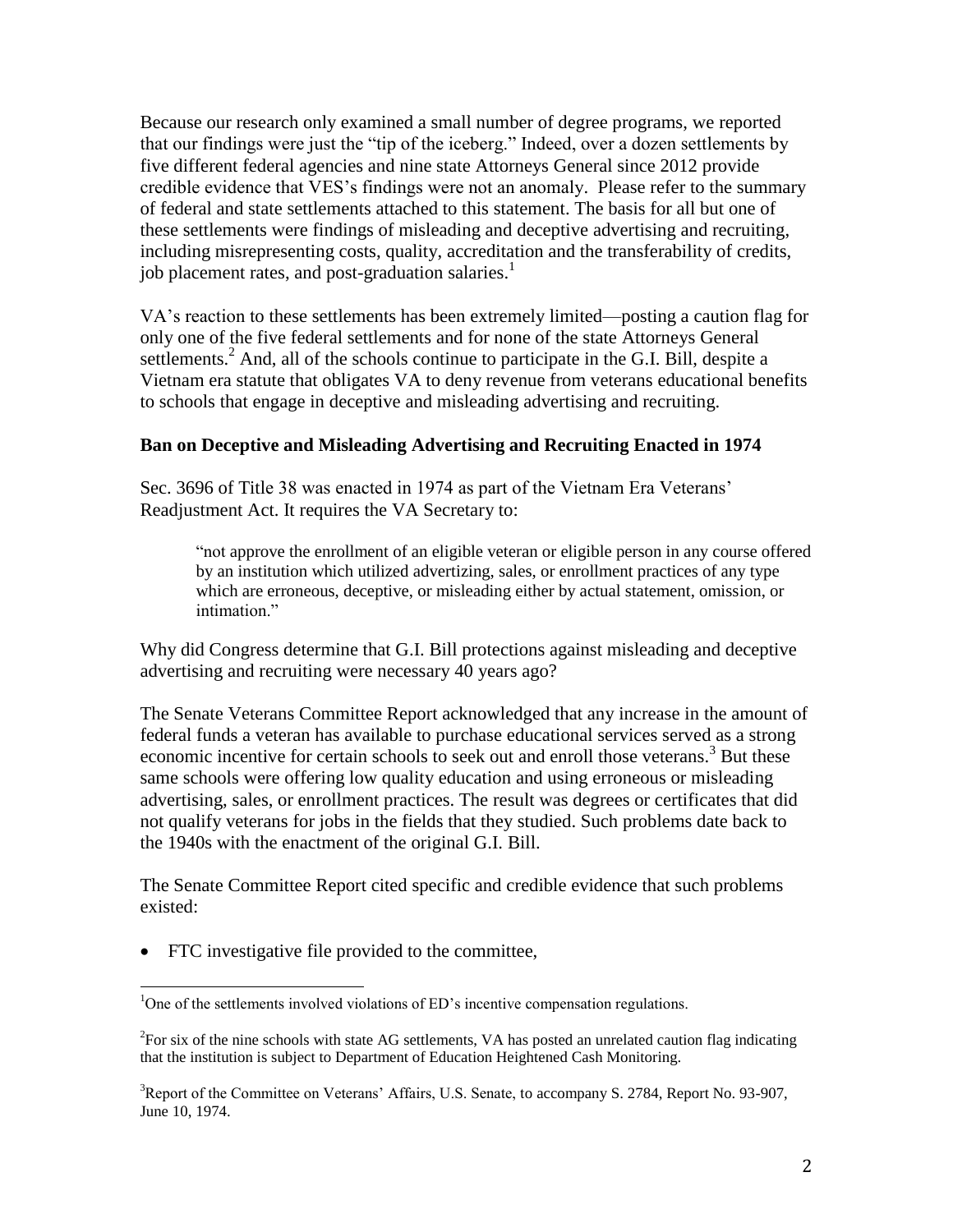- Brookings Institution Study for the Office of Education,
- Proceedings of the National Invitational Conference on Consumer Protection in Post-Secondary Education, and
- Boston Globe investigative series.

It's instructive that one of the examples detailed in the Boston Globe series is a predatory school that misled the Massachusetts State Approving Agency about its accreditation and succeeded in enrolling veterans who, when they graduated, learned that they could not obtain the state license necessary for employment. This same school operated 6 of the degree programs that our 2015 research found did not lead to the necessary state licensure or certification. Not only did history repeat itself, but the same "bad actors" continue to repeat their activity.

# **VA Has Not Enforced Sec. 3696 for 40 Years**

To enforce Sec. 3696, schools must maintain a complete record of all advertising, sales, or enrollment materials utilized by or on the behalf of the institution during the past year, which are to be made available to state approving agency (SAA) or VA inspectors. In August 2014, the VA finally added a requirement to the compliance survey form asking inspectors to determine "Does the school use fraudulent and unduly aggressive recruiting?" According to a former SAA director, SAAs rarely, if ever, review advertising materials during compliance reviews.<sup>4</sup> Rather, they focus on whether the payments to the schools were accurate.

Furthermore, Sec. 3696 requires the Secretary to "enter into an agreement with the FTC to utilize the commission's services in carrying out investigations and making the Secretary's determinations" of deceptive or misleading advertizing, sales, or enrollment practices. The implementing Memorandum of Understanding (MOU) between VA and the FTC was not signed until November 2015, more than 40 years after the enactment of Sec. 3696, and only after significant pressure from veterans organizations and the White House. VA has clearly been dragging its feet. Even now, it is not clear that VA has referred any cases to the FTC for investigation, as required by the MOU.

### **VA Has a Statutory Obligation to Protect Veterans**

In February 2016, the Veterans Legal Clinic at the Yale School of Law briefed Congressional staff on a Memorandum titled "VA's Failure to Protect Veterans from Deceptive Recruiting Practices."<sup>5</sup> Their work was spurred by a July 2015 letter from the VA Under Secretary of Benefits, Allison Hickey, to eight U.S. Senators, which stated that

 $\overline{\phantom{a}}$ <sup>4</sup>In December 2015, the Virginia SAA withdrew the approval of ECPI's Medical Career Institute for violating Sec. 3696. This is the only known SAA action taken under this statutory requirement. VA requested an SAA inspection based on veteran complaints.

<sup>5</sup> http://static1.squarespace.com/static/556718b2e4b02e470eb1b186/t/57028cde9f72667cfc9d1a8f/1459784 926780/Yale-VES+Memo+.pdf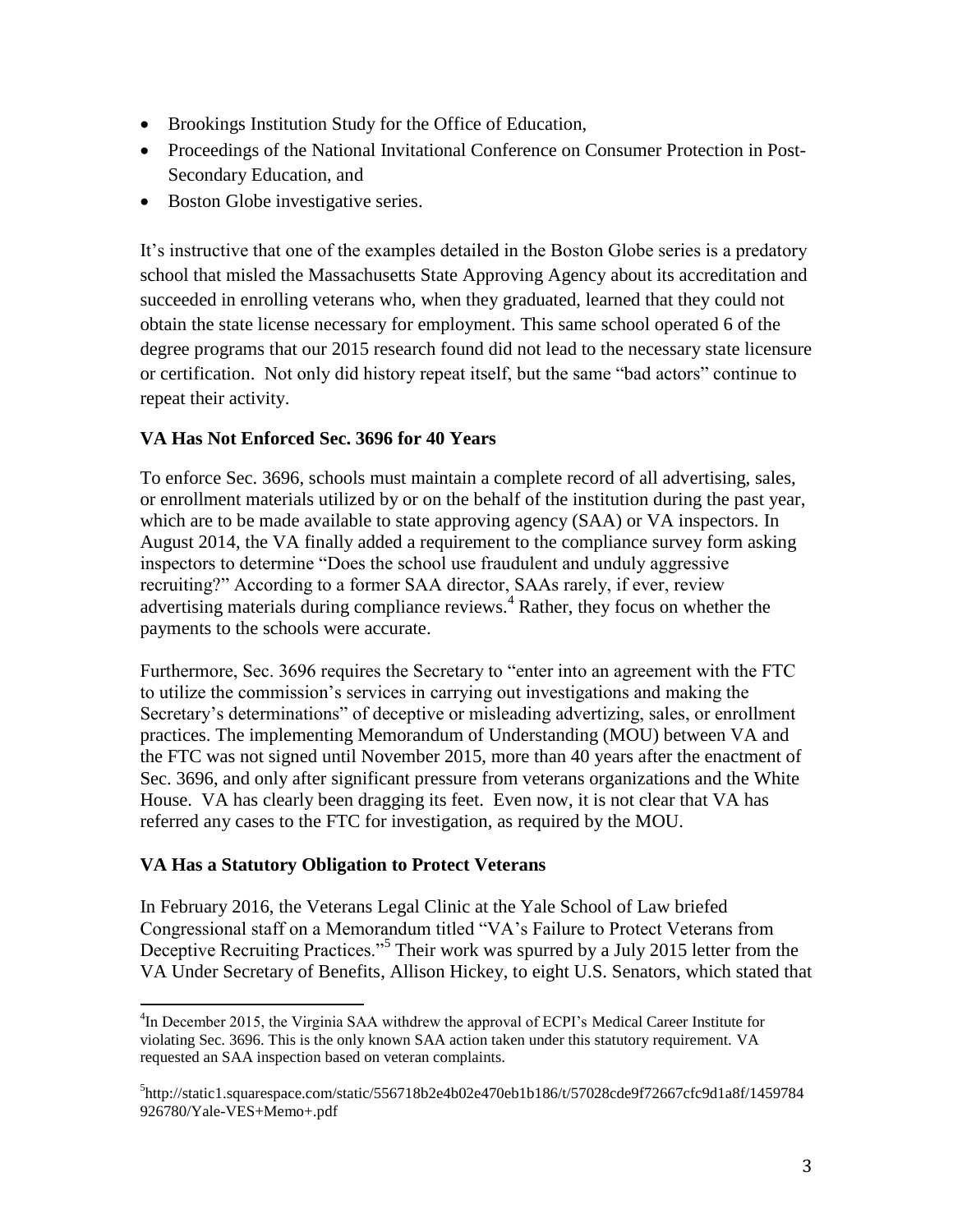the Department had limited authority to take action against educational institutions that use deceptive marketing practices. The Under Secretary wrote:

The authority for the approval of educational programs is specifically granted to the State Approving Agencies (SAAs) under Title 38 of the United States Code… Any course approved for benefits that fails to meet any of the approval requirements should be immediately disapproved by the appropriate SAA. VA is prohibited, by law, from exercising any supervision or control over the activities of the SAAs, except during the annual performance evaluations.

VA has also told veterans groups that they cannot take intermediate steps, such as a suspension of funds to a school.

After researching statutes, their structure, regulations, and legislative history, Yale Law School determined there was a very clear answer: VA was wrong. Although SAAs do maintain authority to approve and disapprove courses, so does VA and both can take intermediate steps, such as suspending courses. Yale Law School concluded there was no ambiguity in the statutes and no basis whatsoever for VA's position that it lacked authority to act to stop deceptive recruiting. Indeed, Sec. 3696 *obligates* VA to not approve veterans enrollment in courses offered by institutions that use erroneous, deceptive, or misleading advertising, sales, or enrollment practices.

### **VA Has Taken No Action in Response to the FTC Settlement with Ashworth College**

As just one example of VA's failure to adhere to 38 USC 3696, VA has failed to do anything about a recent federal sanction against a school for misleading and deceptive recruiting. On May 26, 2015, the Federal Trade Commission announced a settlement with Ashworth College based on findings that the school had misled students about the training they received and their ability to transfer credits to another school.<sup>6</sup> The FTC found that (1) many programs offered by this school did not meet state requirements for those careers, including teachers and massage therapists, and (2) claims made about credit transfers were often not true. In reaching the settlement, Ashworth College admitted no wrongdoing. The FTC settlement was announced about 5 months before the completion of the MOU with VA and the FTC investigation was not requested by VA. The settlement, however, appears to meet the criteria set out in Sec. 3696 for terminating the school's participation in the G.I. Bill.

As of April 11, 2016, however, Ashworth College is still approved to receive G.I. Bill educational benefits. Furthermore, the G.I. Bill College Comparison Tool contains no warning to veterans about the FTC settlement and findings. And, ironically, Ashworth is still listed as subscribing to and following the Principles of Excellence on the G.I. Bill College Comparison Tool.

 $\overline{\phantom{a}}$ 

<sup>&</sup>lt;sup>6</sup>[https://www.ftc.gov/news-events/press-releases/2015/05/ashworth-college-settles-ftc-charges-it-misled](https://www.ftc.gov/news-events/press-releases/2015/05/ashworth-college-settles-ftc-charges-it-misled-students-about)[students-about](https://www.ftc.gov/news-events/press-releases/2015/05/ashworth-college-settles-ftc-charges-it-misled-students-about)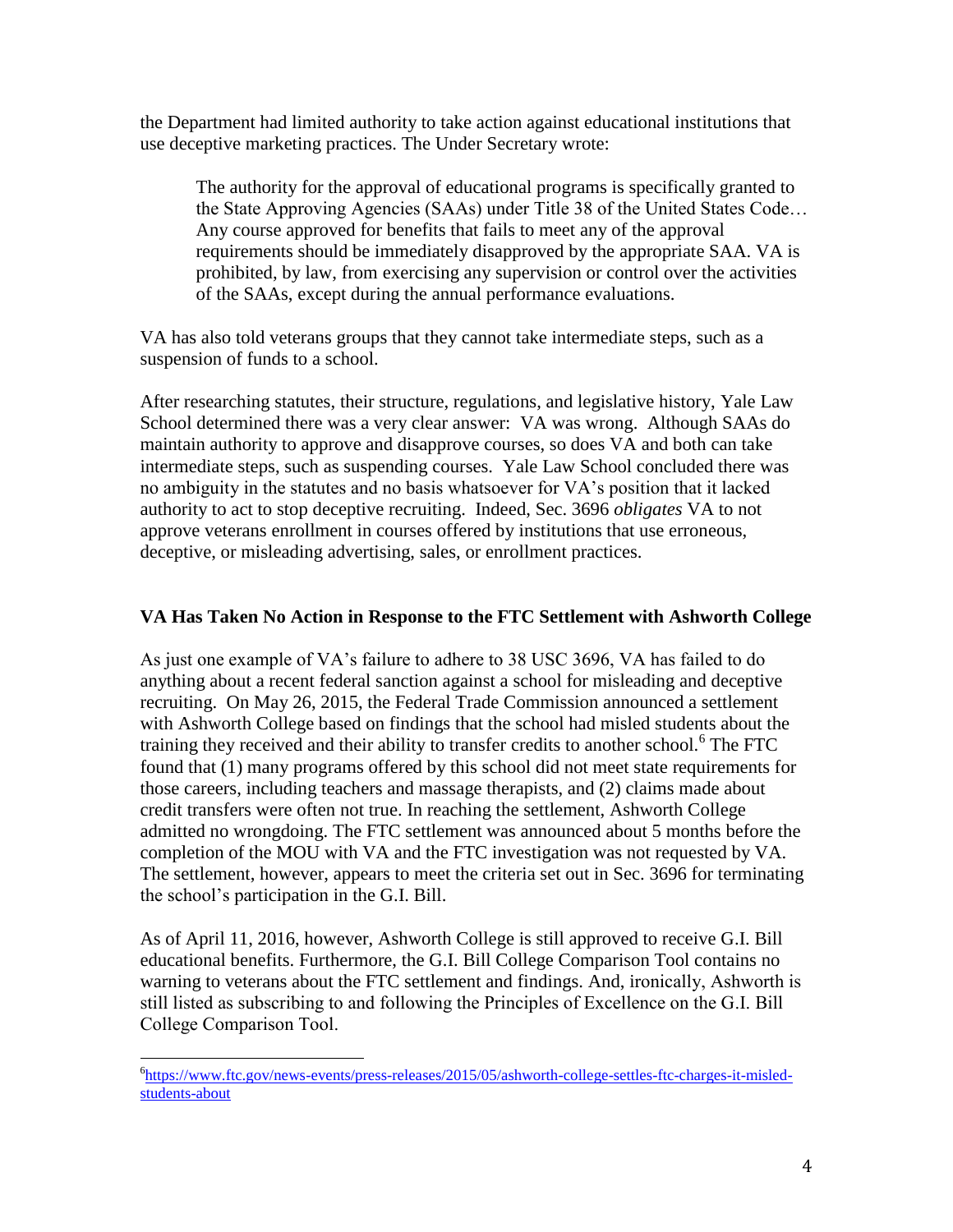VA's failure to revoke approval of Ashworth or any of the other schools already successfully sued by state Attorneys General or federal agencies raises several questions about the processes in place to detect and respond to findings of deceptive and misleading advertising, sales, or enrollment practices.

- What standard of proof should the VA utilize to enforce findings of false advertising, sales, or enrollment practices by participating schools?
- What facts or findings by another government agency are sufficient to trigger a VA response of suspension or withdraw of approval from participation in GI Bill benefits?
- Does VA consider a settlement that is based on findings of fact by a government agency, but that does not include admission of wrongdoing by the school, to be insufficient evidence to withdraw a school's approval?
- What is the basis for a determination that a school has violated Sec. 3696?
- Has the VA referred any cases to the FTC since the VA/FTC MOU was signed in November 2015?

# **VA's Recent Action Against DeVry: Harbinger of Stronger Enforcement?**

On March 6, 2016, the Veterans Advisory Committee on Education outlined the issues discussed at their fall meeting and offered Secretary MacDonald recommendations.<sup>7</sup> The Committee noted that compliance and enforcement of the Principles of Excellence Executive Order was a priority concern because of the absence of any standard operating enforcement plan, aside from the discovery of a violation during a compliance survey.<sup>8</sup>

To help manage expectations of participating schools and systematize oversight, the Committee called for establishment of a compliance framework that includes a checklist for VA employees to measure compliance and standards for school probation and/or removal.<sup>9</sup> In conjunction with the framework, the Committee also recommended additional caution flags on the G.I. Bill College Comparison Tool so that veterans are informed about other government actions related to G.I. Bill participating schools.

About a week later, VA announced suspension of DeVry University's participation in the POE program. To be designated a POE school, an institution must agree to avoid aggressive recruiting and abide by federal laws and regulations, including those prohibiting misrepresentation and incentive compensation of recruiters. VA's actions

 $\overline{\phantom{a}}$ <sup>7</sup><http://static.politico.com/6f/db/0eff47e14e7ea18730dd924a0aa6/va-panel-recommendations.pdf>

<sup>&</sup>lt;sup>8</sup>The POE establishes behavioral expectations for schools that enroll veterans using their GI Bill educational benefits.

 $^{9}$ In contrast, DOD already has an assessment process in place to help ensure compliance with the MOUs schools must sign in order to participate in Tuition Assistance. The assessment process includes a range of penalties and a commitment to share findings with appropriate federal agencies.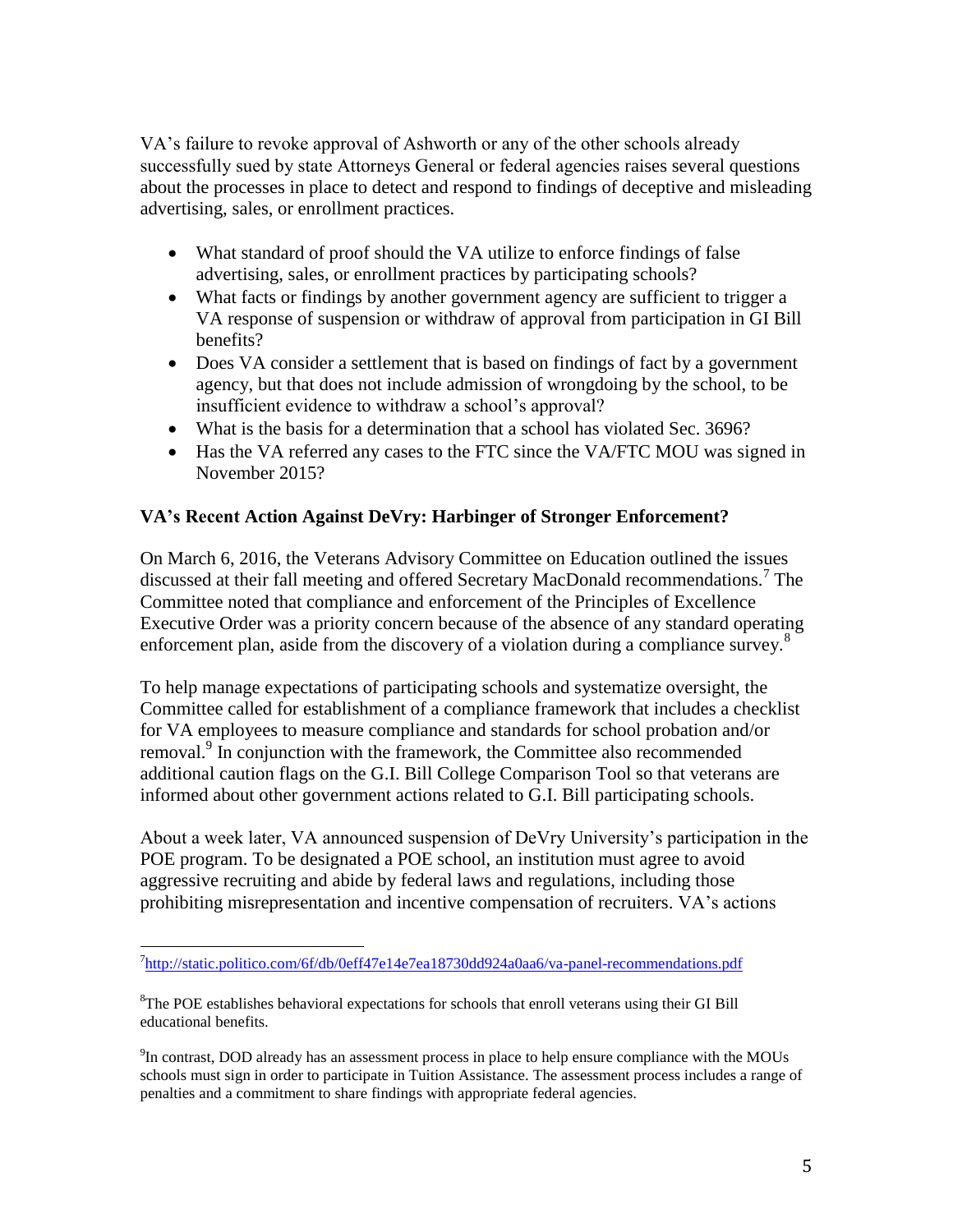were based on a review of the FTC lawsuit against DeVry, which allege that the school had deceptively advertised job placement rates and salary levels; VA also cited the Department of Education's notice of intent to place limitations on DeVry based on related conclusions and the significant number of complaints VA had received from veterans about misrepresentations by DeVry. Finally, VA posted caution flags on the G.I. Bill College Comparison Tool calling attention to the FTC and ED actions.

It is worth emphasizing that the FTC lawsuit is ongoing, and, as with many legal actions against predatory schools, the *lawsuit* could end up in a settlement. DeVry continues to participate in the GI Bill and can continue to enroll veterans. Acting on the basis of a lawsuit is a departure for VA, which has only posted caution flags on the G.I. Bill College Comparison Tool about one of five federal *settlements*. VES applauds VA's action and believes that it is an encouraging sign.

### **Conclusion**

The G.I. Bill Oversight Act would help to elevate the priority placed on protecting veterans and increase the efforts to enforce VA's existing statutory and regulatory requirements to prohibit misrepresentation and deceptive recruiting. By engaging the VA Office of Inspector General in the enforcement process, the bill jump-starts Departmental enforcement by turning to an existing, well trained, resourced, and audit/investigation oriented organization. Equally important, however, is changing the mindset at VA that paying benefits is only one part of VA's mission to serve veterans; VA must do more than simply track the dollars out the door. It must take seriously its statutory obligation to protect veterans from deceptive recruiting and protect taxpayers' investment from waste, fraud, and abuse.

While a more proactive VA is an important step in helping to protect veterans from predatory schools, more effective coordination, cooperation, and data sharing among all federal agencies—ED, DOD, CFPB, FTC, Justice, and the SEC—are also critical.

Combating fraud and abuse by predatory schools needs to be a top federal as well as a top VA priority.

Thank you for opportunity to testify. I would be happy to answer any questions.

Walter Ochinko Policy Director Veterans Education Success [walter@veteranseducationsuccess.org](mailto:walter@veteranseducationsuccess.org)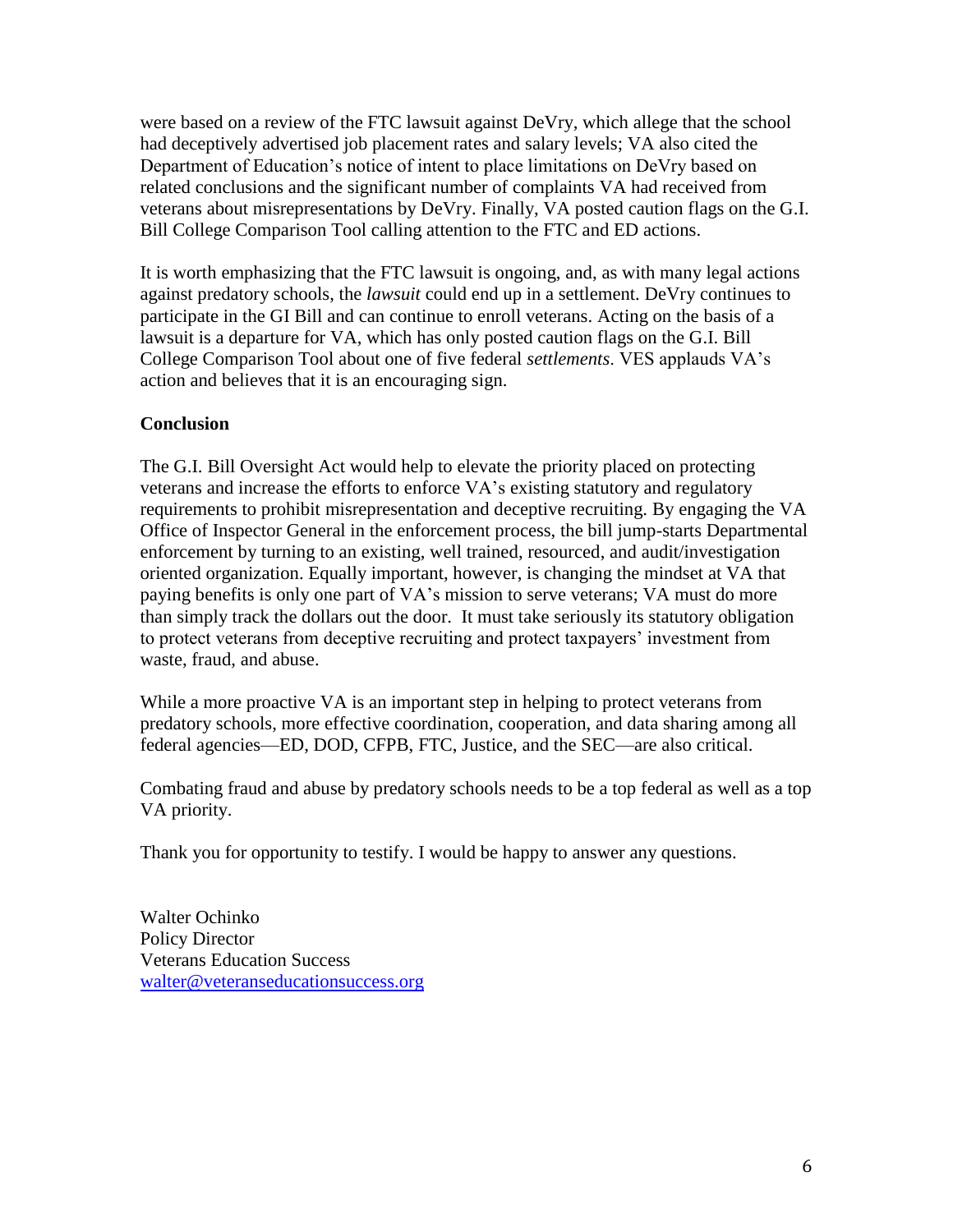# **Attachment**

| <b>School</b>                                                                                                                                          | <b>Agency</b>             | <b>Settlement</b>       | <b>Settlement</b>              | <b>Findings</b>                                                                                                                                                                                                                                                   | <b>VA</b> action                                                      |
|--------------------------------------------------------------------------------------------------------------------------------------------------------|---------------------------|-------------------------|--------------------------------|-------------------------------------------------------------------------------------------------------------------------------------------------------------------------------------------------------------------------------------------------------------------|-----------------------------------------------------------------------|
|                                                                                                                                                        |                           | date                    | amount                         |                                                                                                                                                                                                                                                                   |                                                                       |
| Alta<br>(Westwood<br>College)<br>Alta                                                                                                                  | $CO-AG$<br>IL-AG          | March 2012<br>Nov. 2015 | \$4.5 million<br>\$15 million  | Provided misleading<br>information to students<br>on job placement rates,<br>tuition, and<br>transferability of credits.<br>Veterans were falsely<br>told that their GI Bill<br>benefits would cover the<br>cost of tuition. <sup>a</sup><br>Misrepresented costs | Heightened<br>Cash<br>Monitoring<br><b>Caution Flag</b><br>Heightened |
| (Westwood<br>College)                                                                                                                                  |                           |                         |                                | and employment<br>opportunities in its<br>criminal justice<br>program. <sup>b</sup>                                                                                                                                                                               | Cash<br>Monitoring<br><b>Caution Flag</b>                             |
| Ashworth                                                                                                                                               | <b>FTC</b>                | May 2015                | $$11$ million <sup>c</sup>     | Many programs did not<br>meet state licensure<br>requirements for those<br>professions, including<br>teachers and massage<br>therapists, and the<br>claims made about<br>credit transfers were<br>often not true. <sup>d</sup>                                    | None                                                                  |
| ATI                                                                                                                                                    | Justice                   | Aug. 2013               | $$3.7$ million                 | Misleading recruiting<br>practices at campuses in<br>Texas and several other<br>states. <sup>e</sup>                                                                                                                                                              | ATI filed for<br>bankruptcy in<br>Jan. 2014                           |
| Bridgepoint<br>(Ashford<br>College)                                                                                                                    | IA-AG                     | May 2014                | \$7.5                          | Misleading recruiting<br>practices. <sup>f</sup>                                                                                                                                                                                                                  | None                                                                  |
| Career<br>Education<br>Corporation<br>(Sanford Brown,<br>Briarcliff,<br>American<br>Continental<br>University,<br>Colorado<br>Technical<br>University) | NY-AG                     | Aug. 2013               | \$10.25<br>million             | Significantly inflated job<br>placement rates and<br>provided misleading<br>information about credit<br>transfers. <sup>g</sup>                                                                                                                                   | Heightened<br>Cash<br>Monitoring<br><b>Caution Flag</b>               |
| EDMC<br>(Argosy)<br><b>EDMC</b>                                                                                                                        | $CO-AG$<br><b>SF City</b> | Dec. 2013<br>June 2014  | \$3.3 million<br>\$4.4 million | Falsely claimed that<br>PhD graduates could<br>become licensed clinical<br>psychologists even<br>though its program was<br>not accredited by the<br>American Psychological<br>Association. <sup>h</sup><br>Used illegal marketing                                 | Heightened<br>Cash<br>Monitoring<br><b>Caution Flag</b><br>Heightened |
|                                                                                                                                                        |                           |                         |                                |                                                                                                                                                                                                                                                                   |                                                                       |

State Attorneys General and Federal Agency Settlements with Schools